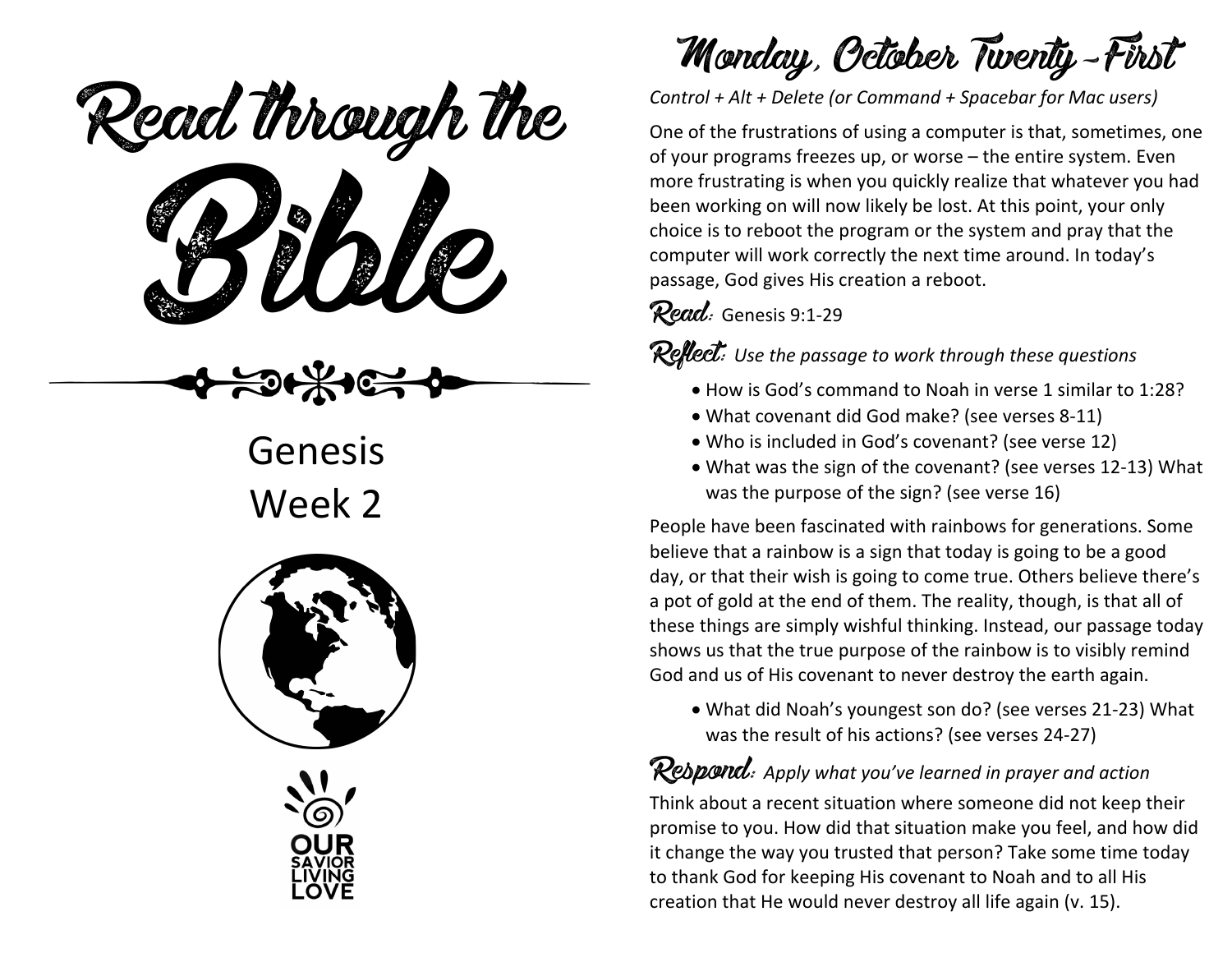## Tuesday, October Twenty-Second

If you attended Oktoberfest this past Sunday at Our Savior, chances are you either saw or heard some German words (e.g. "Prost!"). However, if you don't know the German language, it's near impossible to understand what these words mean. In today's passage, Noah's descendants have a hard time understanding one another thanks to their decision to disobey God.

## Read: Genesis 10:1-11:9

Reflect: Use the passage to work through these questions

- Skim through the people and places listed in 10:1-10:30. What did these descendants do? (see 10:32)
- What did Noah's descendants have in common? (see 11:1)
- How did God respond to their plan to build a tower to heaven? (see 11:5-9)

God had commanded Noah's descendants to spread throughout the earth, but they decided that they would rather stick together and make a name for themselves (11:4). In response to their disobedience, God gave the groups of people different languages and scattered them throughout the earth (11:7-8).

• What pronoun does God use to describe Himself in 11:7?

Notice that God describes Himself in terms of His Triune nature: "Let *us* go down…" Some people believe that God the Father came first, and then the Son and Holy Spirit were added in sometime later, but this passage, John chapter 1, and many others remind us that God has and will always exist as Father, Son, and Holy Spirit. You can also look back at Genesis 1:26 and see that God describes Himself in the same way: "Let *us* make mankind in *our* image…"

## Respond: *Apply what you've learned in prayer and action*

Thousands of years after the Tower of Babel incident, people are still trying to make a name for themselves. How does today's passage give insight into how you might make a name for Jesus?

# Wednesday, October Twenty-Third

It may look like a burger and it may taste like a burger, but the Impossible Burger is not a burger at all. Instead, it's a plant-based patty designed to look and taste like an actual burger. While it certainly won't satisfy everyone, the Impossible Burger makes it possible to have fun with a meatless alternative. In today's passage, Abram is given a promise that initially appears impossible.

### Read: Genesis 11:10-12:9

**Reflect:** Use the passage to work through these questions

- Skim the lineage from Shem to Abram in 11:10-26. What do you notice in terms of their ages when they died?
- What promise did God make to Abram? (see 12:2-3)

God's promise to Abram is significant. Not only was God going to make him into a great nation, but "all peoples on earth will be blessed" through him as well (12:3). Today, we understand its significance in that it was through Abram's lineage that Jesus came, and through Jesus, all peoples on earth have been blessed with His forgiveness and grace. Perhaps this is why one-third of Genesis is spent on Abram even though the entire book covers more than 2000 years and over 20 generations of people!

• In light of the detail in 11:30, why is God's reference to Abram's future offspring in 12:7 possibly confusing?

Imagine how confused Abram might have been. He knew his wife, Sarai, was unable to bear children, and yet, God was telling him that He would become a great nation and have many offspring. Could God really make the impossible possible?

## Respond: *Apply what you've learned in prayer and action*

In Matthew 19, Jesus' disciples wondered who could be saved after realizing that obtaining one's own salvation was impossible. Jesus' response demonstrates an important truth: "With man this is impossible, but with God all things are possible" (v. 26). How have you seen God make the impossible possible in your own life?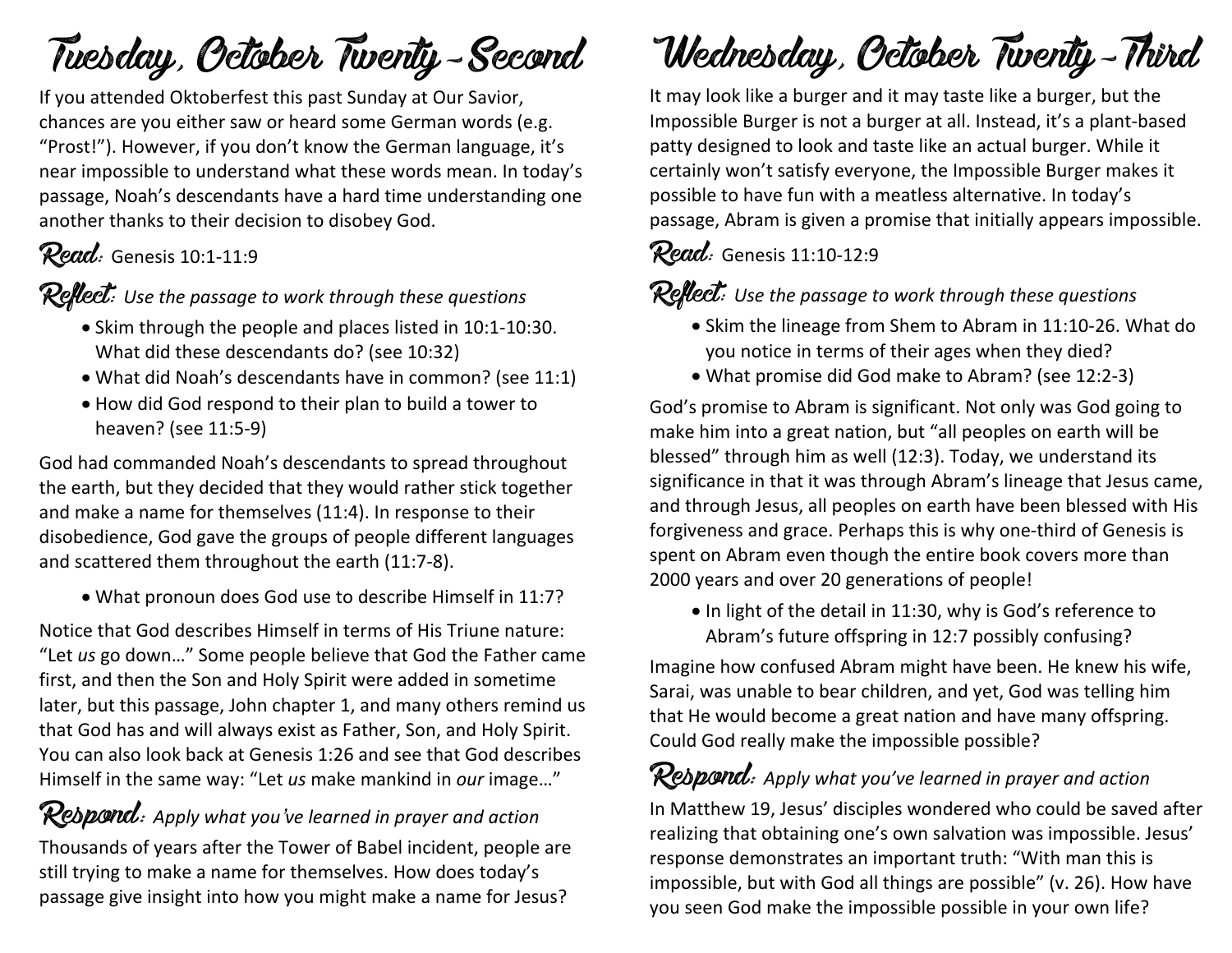## Thursday, October Twenty-Fourth

Some teachers love to assign group work. While the idea of having students work together is well intentioned, it often turns out that a few students end up doing all of the work because they don't trust their other group members to do their part. In today's passage, Abram experiences some trust issues with God.

### Read: Genesis 12:10-13:18

Reflect: *Use the passage to work through these questions*

• What did Abram fear the Egyptians would do to him? (see 12:12) What did he suggest that Sarai do? (see 12:13)

Did Abram trust that God would provide for him and his family? His actions suggest that he likely did not. For example, Abram decided to move his family to Egypt to avoid the famine, and urged his wife to lie about being his sister so he would not be killed. In both situations, Abram tried to solve a problem without seeking God for guidance and help.

- How did Pharaoh respond when he and his family were inflicted with serious diseases? (see 12:17-19)
- What promise did God make with Abram after he and Lot had parted ways? (see 13:14-17)

After promising Abram that he would become a great nation, God added on to this promise by promising a place for this great nation: "all the land that you see I will give to you and your offspring forever" (13:15).

## Respond: *Apply what you've learned in prayer and action*

Every day, we come across challenging situations and problems, and our natural inclination is to try and resolve them on our own. What situation or problem is challenging you right now? During your prayer time today, take a moment to seek God for guidance and help with this situation. How might you continue to consistently seek God in the future when these situations arise?

Friday, October Twenty-Fifth

A few weeks ago, two dogs in Wayne, New Jersey got stuck in a stormwater drainpipe and could not get out. Members of the local fire department responded to the scene, and upon hearing the dogs' whimpering cries, set out to find a quick solution. Finally, after finding a manhole about 125 feet away, the firefighters inserted a pole into it, which allowed the two dogs to climb up to safety. The dogs' owner was both relieved and grateful that these firefighters had done everything they could to rescue them. In today's passage, Abram initiates a rescue operation for a close family member.

### Read: Genesis 14:1-24

Reflect: *Use the passage to work through these questions*

- What happened to Lot during a time of war in the region? (see verses 11-12)
- How did Abram respond to the news that his nephew had been captured? (see verses 13-16)

Abram was willing to do whatever it took to save his nephew, Lot, even if it meant risking his life and the lives of his 318 trained men (v. 14). Perhaps most impressive was how successful he was: he and his men were able to recover all of the people and possessions that had been seized by the four kings (see verse 16).

• How did Abram respond when the king of Sodom gave him permission to keep the goods that he had brought back from the rescue operation? (see verses 21-24)

Abram was determined that if he was to become rich, it would not be from men like the king of Sodom, but rather from God.

### Respond: *Apply what you've learned in prayer and action*

Every day, as followers of Jesus, we are confronted with the reality that we serve a God who risked everything, including His own life, to rescue us from the consequences of our sin. Take some time today to praise God in song and/or prayer for this amazing reality.